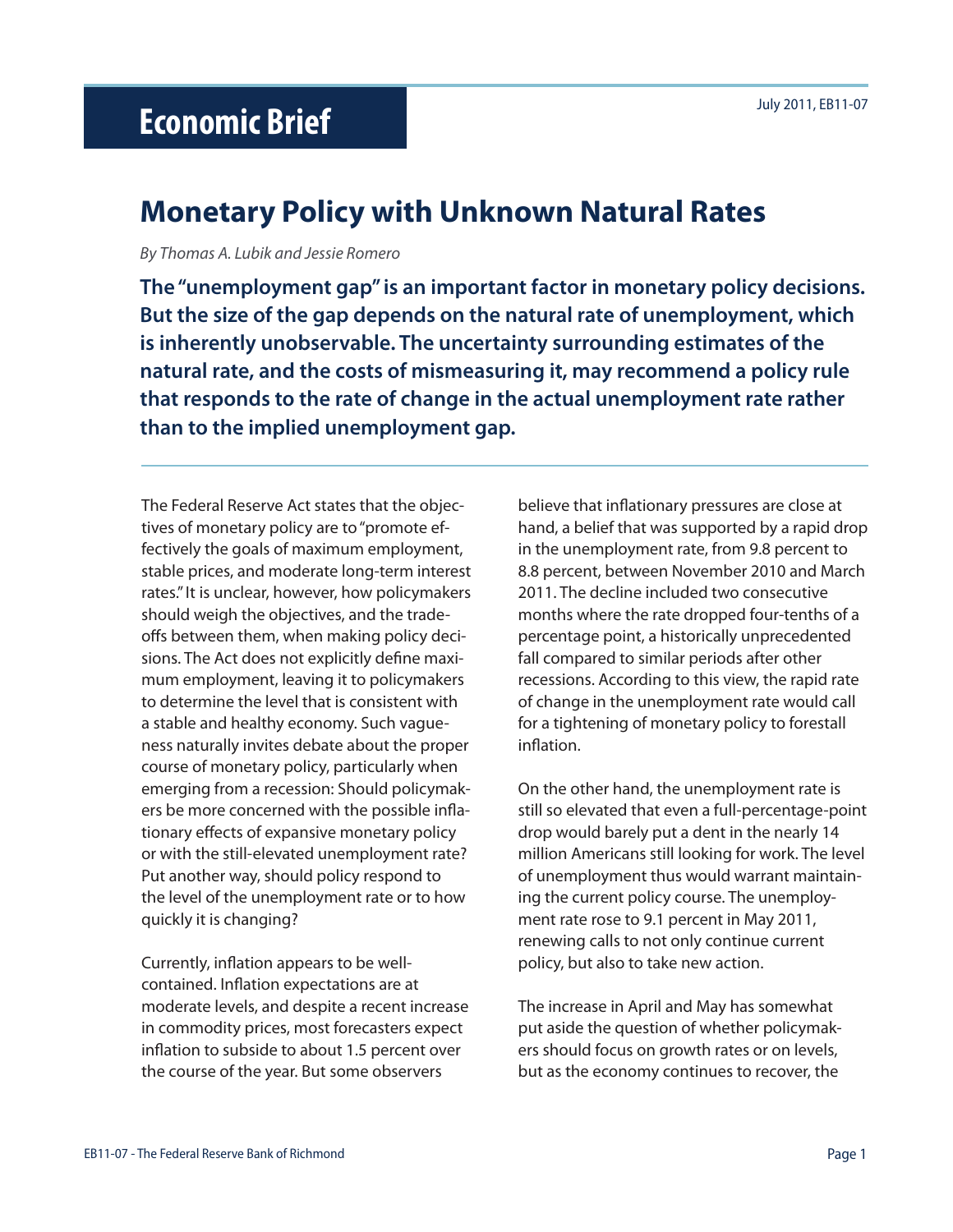question will undoubtedly arise again. Focusing on the growth-rates-versus-levels question, however, obscures a deeper issue. Finding the "right" answer depends on knowing something that is inherently unknowable: the natural rate of unemployment.

### **A New Keynesian View**

Both arguments are based on a "New Keynesian" view of the economy. New Keynesian models, which are widely used in modern macroeconomic analysis, have at their core a relationship between prices and measures of economic activity. Firms set prices based on their costs of production, such as the cost of labor (wages). If demand increases, the demand for labor and other resources also rises, and firms would like to pass those costs on to consumers. In the New Keynesian model, firms also set their current prices based on their expectations of future inflation. Since a firm may not be able to change its prices for a while, if it expects inflation to increase, it will set its current price higher to offset the effects of future inflation.

The idea that prices are hard to change is an example of what economists call "nominal rigidities." Nominal rigidities in wages and prices are important elements in New Keynesian models and allow economists to explain the "non-neutrality" of money. If prices and wages adjust instantaneously, changes in the money supply shouldn't have any effect on real variables, such as employment or output. But if prices are difficult to change, then a firm may respond to a change in the money supply by changing its production or employment levels. In New Keynesian models, changes in the money supply can lead to changes in real economic activity, and, conversely, changes in real economic activity can lead to inflation.<sup>1</sup>

A key insight of modern macroeconomic theory, and the key to inflation dynamics in New Keynesian models, is the idea that movements in real quantities matter for inflation dynamics only to the extent that they depart from their potential or natural levels. The potential level of output is the level an economy could achieve if product and factor markets were perfectly competitive. But in practice,

a more realistic measure is the natural level of output, which assumes that markets are imperfectly competitive. The natural rate of unemployment is then the rate consistent with output being at its natural level. The rate is not zero because there are "frictions" in labor markets: It takes time for workers and firms to find each other, so at any given moment there are a certain number of unemployed workers looking for jobs and firms looking for workers.

The difference between the actual and natural levels of unemployment is called the "unemployment gap," a measure of the degree of slack in the economy. If inflation is driven by real marginal costs, then a large and positive unemployment gap keeps wages lower and constrains inflationary pressures. This logic seems to support the argument that the Federal Reserve should continue to pursue expansionary monetary policy: The high unemployment rate means that there is a large unemployment gap dampening the inflationary effects of the Fed's quantitative easing programs. But the size of the unemployment gap depends on the level of the natural rate—and that level is impossible to observe .

#### **Estimating the Natural Rate**

The natural rate of unemployment is not an objective fact; economists cannot simply measure it. It is a theoretical or empirical construct that has to be inferred from observable data. A variety of theoretical and statistical models have been used to estimate the natural rate, and there is considerable debate about the precision of those methods.<sup>2</sup> A comparison of 12 different natural rate estimates at six points between 1960 and 2000 shows that the range of estimates averages 2.14 percentage points. The widest of the six ranges was 3.6 percentage points in 1980.<sup>3</sup>

Broadly, there are two competing approaches to computing the natural rate. One approach is almost purely statistical and tends to treat the natural rate as a slow-moving trend. It is predicated on the idea that there is a normal average growth path to which the economy returns over the course of the business cycle. This is commensurate with a natural unemployment rate that is determined purely by structural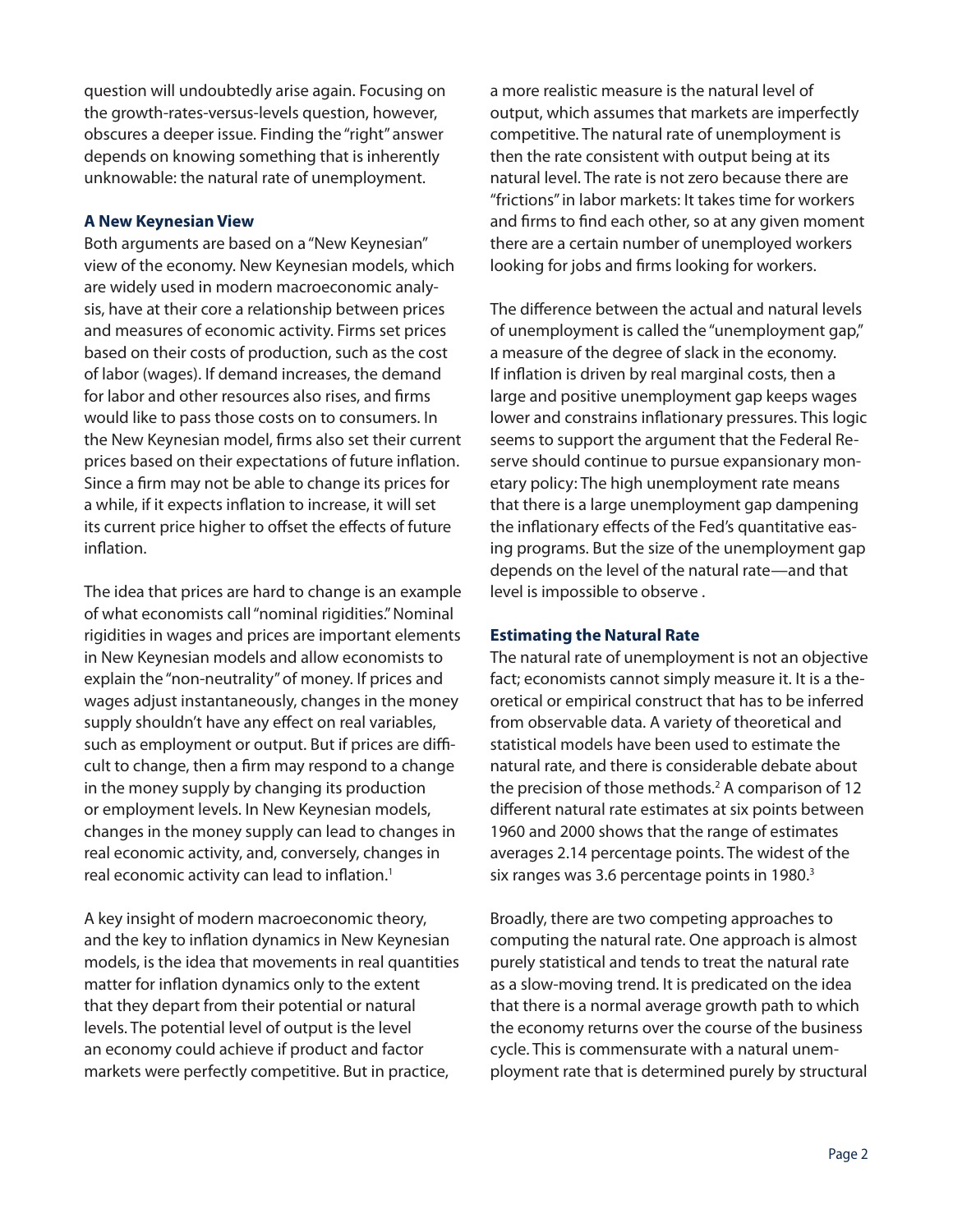factors, such as the availability and generosity of unemployment benefits and the efficiency with which employers and job seekers find each other. Under this approach, the natural rate is typically measured as a linear trend (in the case of GDP) or as the smooth trend component from the Hodrick-Prescott (HP) filter, named for Robert Hodrick and Edward C. Prescott, the economists who developed it.

An alternative statistical approach is to extract the natural rate as an "unobserved component" from a regression analysis that looks for the best predictor of inflation movements as explained by the unemployment or output gap. The resulting natural rate is invariably fairly smooth, as movements in inflation are captured by movements in the gap of similar magnitude.

One commonly cited statistical estimate is the "non-accelerating inflation rate of unemployment," or NAIRU, calculated by the Congressional Budget Office (CBO). The NAIRU is the level of unemployment consistent with stable inflation. It is calculated by backing out an unemployment rate from other economic variables based on a Phillips-curve relationship between inflation and unemployment. The CBO views the NAIRU as a stable long-run trend. Its estimate has declined by only 1 percentage point since 1980, from 6.2 percent to 5.2 percent, and the CBO currently projects the NAIRU to remain at 5.2 percent for the next decade. 4

The HP filter suggests more variation in the natural rate. The HP-filtered rate declined nearly 3 percentage points between 1980 and 2000, from 7.4 percent to 4.6 percent, and this method currently puts the natural rate at 6.6 percent.

The competing approach to calculating the natural rate assumes that the natural rate is subject to the same shocks that affect business cycles, causing the rate to vary considerably over time. In this view, the natural rate is the hypothetical outcome of an idealized economy in the absence of any nominal rigidities, such as price or wage stickiness. These

rigidities prevent the economy from attaining a desirable equilibrium and thus impose a deadweight loss, which monetary policymakers should strive to avoid. This estimated natural rate is still buffeted by unavoidable real shocks, such as cyclical changes in productivity or oil price movements, and is less smooth than purely statistical measures.

A theoretical model developed by one of the authors of this brief (Lubik)<sup>5</sup> estimates the natural rate from a New Keynesian model with search and matching frictions in the labor market. Natural unemployment is generated as employers search for workers and unemployed people search for jobs. Not every searcher finds a partner in the matching process, which generates equilibrium unemployment. Using this model, the natural rate of unemployment in the first quarter of 2011 was estimated to be 7.9 percent, which is considerably higher than the rates estimated by other methods. This is mainly accounted for by a substantial drop in productivity during the Great Recession. (A drop in productivity lowers the natural rate of output, which raises the natural rate of unemployment.) This estimate of the natural rate also implies that the unemployment gap is much smaller than commonly believed. The figure on page 4 compares the model's natural rate with the CBO rate and the actual unemployment rate.

#### **Policy Choices with Unknowns**

The wide variations in natural rates described above occur even when economists are calculating the rates "ex post," with the luxury of examining the data after the fact. Policymakers face the additional challenge of making their calculations in real time.

This challenge is illustrated by the stagflation of the 1970s, according to Athanasios Orphanides, formerly of the Federal Reserve Board of Governors and now governor of the Central Bank of Cyprus. Economists studying the era ex post have concluded that the Fed should have implemented much tighter policy than it did. In a 2002 paper, Orphanides evaluates the decisions using Greenbook data that were available to the Federal Open Market Committee (FOMC) in real time, and concludes that policymakers actually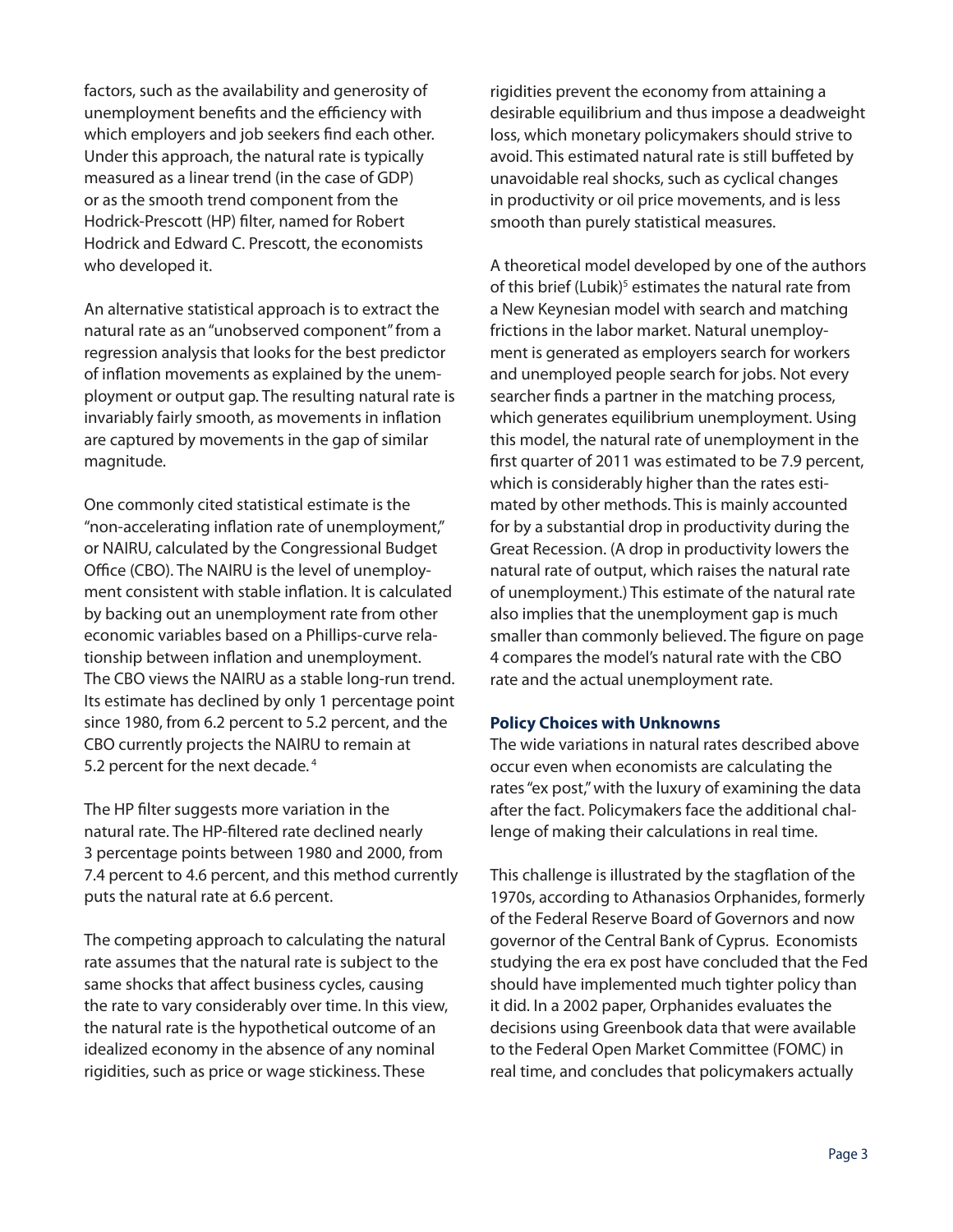were setting policy that would have corresponded to a forward-looking Taylor rule, based on the available data.7 But the real-time estimates of the natural rate of unemployment were more than a full percentage point lower than what economists now believe the natural rate was. FOMC members thus set policy that attempted to address a non-existent unemployment gap, leading to high inflation.

Policy rules designed to account for mismeasurement of the natural rate may not lead to better outcomes; given that the natural rate itself is unknown, the degree of mismeasurement is also unknown. In another 2002 paper, Orphanides and John Williams of the San Francisco Fed compare the performance of policy rules that are designed to accommodate varying degrees of natural rate mismeasurement. They find that the costs of underestimating the uncertainty are much higher than the costs of overestimating it. In other words, policymakers are better off assuming a high degree of inaccuracy in their calculations.

To protect against such errors, Orphanides and Williams suggest a difference rule that responds to changes in inflation and observable economic activity instead of responding to deviations from target variable levels. In their model, this rule mathematically eliminates the error that is introduced by incorrectly specifying the level of the unknowable natural rate. Such a rule may not be "optimal"—it may not deliver the best performance—in an environment where policymakers have precise knowledge about the degree of natural rate mismeasurement, but it ensures against major mistakes when such knowledge is absent.

#### **Has the Natural Rate Risen?**

Some economists believe there is evidence that the natural rate of unemployment has risen following the 2007–09 recession, citing the continued high unemployment rate and very low exit rates from unemployment.<sup>8</sup> The persistence of long-term unemployment also suggests that the natural rate may have increased. On average, the longer a worker



Actual and Natural Unemployment Rates

Note: Data are quarterly; 2011 data are first quarter only. Shaded areas denote recessions. Sources: Bureau of Labor Statistics, Haver Analytics, Lubik's calculations